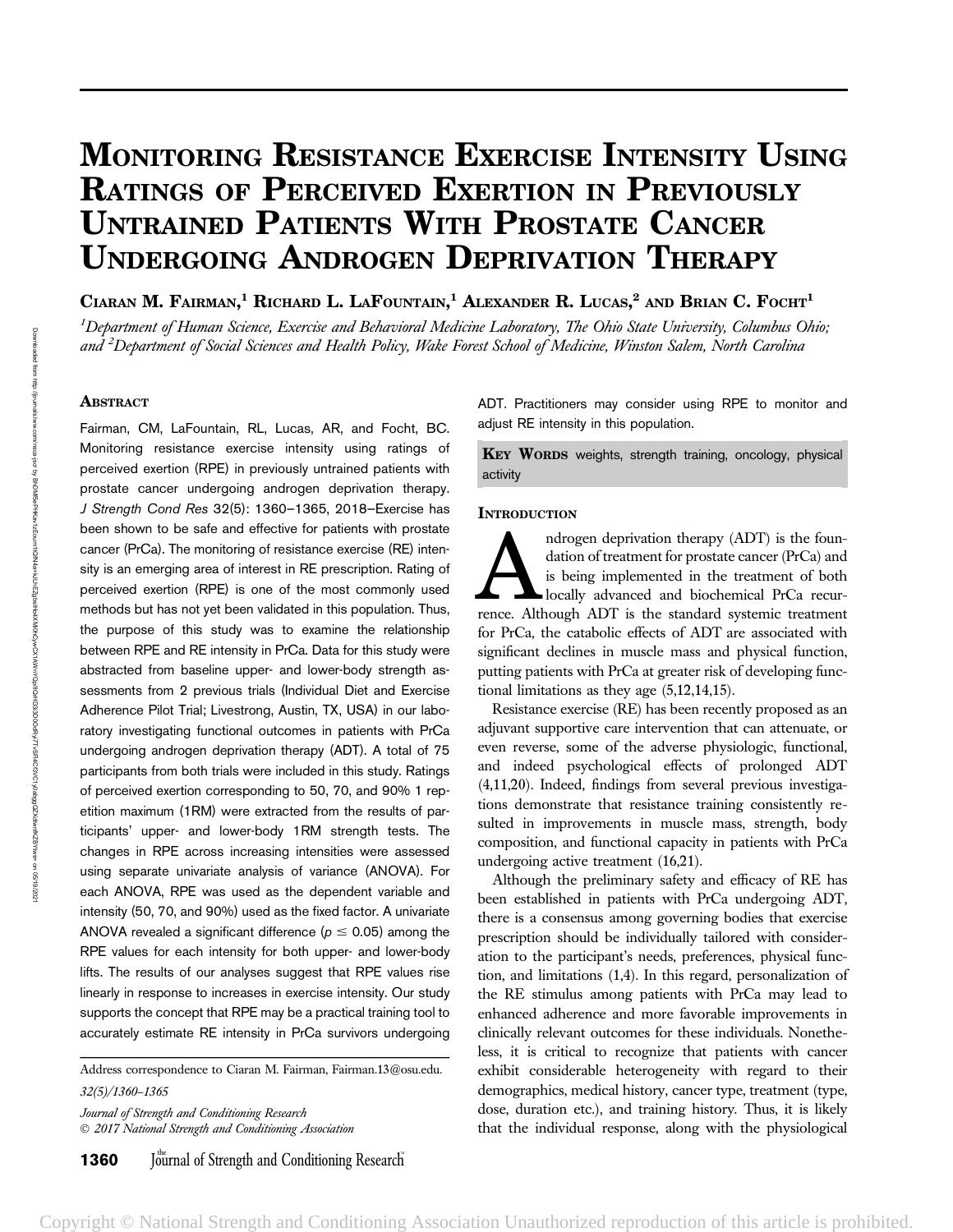and psychosocial readiness to train, will vary substantially in this population. One important component of appropriate exercise prescription, modification, and progression is the concept of monitoring of training load (18,22).

Several methods have been proposed to monitor RE load or intensity, including force plates, accelerometers, and video analysis. However, the cost associated with laboratory equipment, coupled with the need for a trained technician, makes these methods impractical in a clinical setting. From a translational perspective, a more practical option may be the use of rating of perceived exertion (RPE) to monitor training intensity (24). Rating of perceived exertion has more traditionally been used to gauge exertion and intensity in an aerobic setting. However, recent investigations have emerged supporting its utility to measure both set and session intensity for resistance training in different populations (2,7,17). In addition to these studies, findings of previous research from our laboratory have demonstrated the utility of implementing RPE during acute RE in healthy untrained and trained adults (8–10). Nevertheless, knowledge of the accuracy of implementing RPE to measure RE intensity in patients with PrCa remains limited at the present time.

The use of RPE to accurately track RE intensity can be particularly useful to professionals working with cancer patients and survivors. The cancer population, particularly those undergoing active treatment, requires personalization and flexibility in their training to adjust for additional stress and fatigue that effects of the disease, and its treatments, may cause (13). Theoretically, using RPE to monitor training intensity can be used as a tool to monitor and adjust the training intensity in a way that can elicit an appropriate training stressor. Thus, the purpose of this study was to examine the RPE responses to varying RE intensities in patients with PrCa undergoing ADT and to determine whether RPE was able to differentiate between these different RE intensities.

## **METHODS**

# Experimental Approach to the Problem

Data for this study were abstracted from 2 previous trials in The Ohio State University Exercise and Behavioral Medicine Laboratory investigating functional outcomes in patients with PrCa undergoing ADT. Briefly, all participants underwent a battery of physical function assessments, including upper- and lower-body strength. Demographic information along with data from the body composition and upper- and lower-body strength assessments were included in this study. For the primary outcomes of interest, we used participants' baseline 1 repetition maximum (1RM) tests for both upper- and lower-body strength. During 1RM testing, participants' perception of effort/intensity was recorded using the modified Borg Category Ratio (Borg CR-10) scale (3). Ratings of perceived exertion corresponding to 50, 70, and 90% 1RM were extracted from the results corresponding to each participant's 1RM strength tests.

|                       | Mean $\pm$ SD     |
|-----------------------|-------------------|
| Age $(y)$             | $68.8 \pm 9.07$   |
| Height (cm)           | $174.3 \pm 19.09$ |
| Ethnicity             |                   |
| White                 | 71                |
| African American      | 5                 |
| Asian                 | 2                 |
| Education             |                   |
| High school or less   | 1                 |
| More than high school | 75                |
| Time on ADT (mo)      | $31 + 29$         |
| Mass (kg)             | $93.63 \pm 22.42$ |
| Body fat (%)          | $37.89 \pm 7.48$  |
| Upper-body 1RM (kg)   | $76.10 \pm 22.91$ |
| Lower-body 1RM (kg)   | $56.09 \pm 17.39$ |

\*ADT = androgen deprivation therapy;  $1RM = 1$  repetition maximum.

#### **Subjects**

Selected descriptive characteristics of the participants are reported in Table 1. A total of 77 men (*M* age = 68.6  $\pm$ 9.1 years) who were on average 31 months on ADT treatment were recruited to participate in the study. Eligibility criteria for both trials were as follows: (a) histologically defined diagnosis of PrCa based on pathology reports and staging studies; (b) currently undergoing ADT with a planned course of at least 3 months of continuous therapy; (c) sedentary activity pattern with less than 60 minutes of structured exercise participation per week during the past 6 months; (d) free of any serious medical condition that precluded safe participation in an exercise program; (e) consent to participate from the treating oncologist and primary care physician;

| Rating | Descriptor      |
|--------|-----------------|
| ი      | Rest            |
| 1      | Very, very easy |
| 2      | Easy            |
| 3      | Moderate        |
| 4      | Somewhat hard   |
| 5      | Hard            |
| 6      |                 |
| 7      | Very hard       |
| 8      |                 |
| 9      |                 |
| 10     | Maximal         |

VOLUME 32 | NUMBER 5 | MAY 2018 | 1361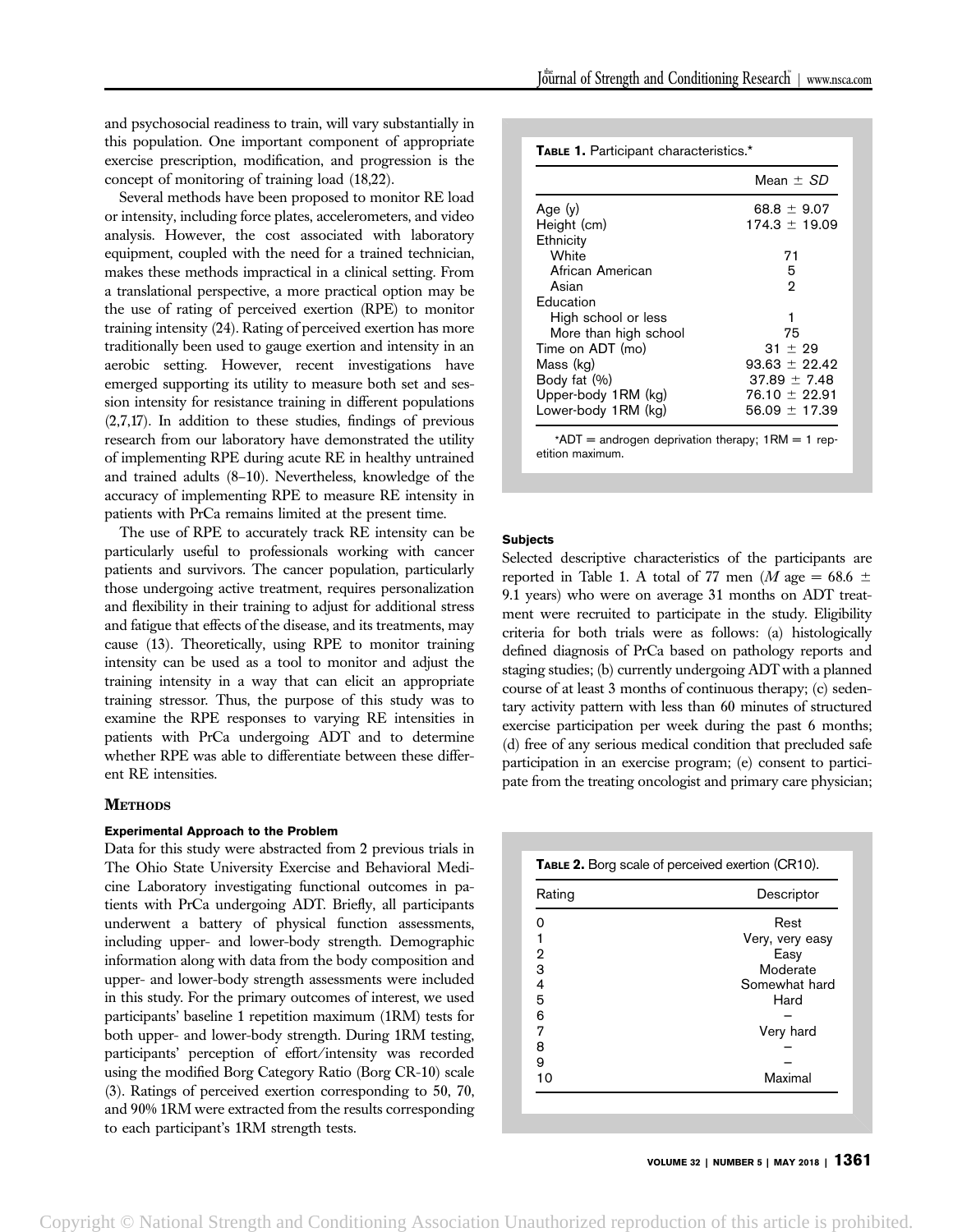and (f) willingness to accept randomization and undergo the testing and intervention procedures. The trial was approved by the Ohio State University's Institutional Review Board, and all participants completed signed informed consent before beginning participation in either of the trials.

#### Procedures

Body Composition. Height was measured using a stadiometer. The BOD POD (BOD POD Body Composition System; Life Measurement Instruments, Concord, CA, USA) was used to determine body composition from air-displacement plethysmography. Before each test, the BOD POD was calibrated according to the manufacturer's instructions with the chamber empty using a cylinder of known volume (49.558 L). Participants, wearing tight-fitting compression shorts and a swimming cap, were asked to enter and sit in the fiberglass chamber. The BP was sealed, and participants were instructed to breathe normally for approximately 20– 30 seconds while body volume (BV) is estimated. Thoracic gas volume was estimated using BOD POD software. This value was used to correct BV for thoracic gas volume. Body volume, percent body fat, fat mass, and fat-free mass (FFM) were estimated using the system's software. Body mass index was calculated using height and weight from the stadiometer and BOD POD, respectively.

One Repetition Maximum Procedure. Muscular strength was assessed using standardized 1RM testing protocols for the chest press and leg extension exercise. One repetition maximum tests are the standard by which muscular strength is evaluated and have been established to be safe for older adults (19). Participants were familiarized with the chest press and leg extension machines and received instruction on proper form. Participants began 1RM testing for each exercise by completing a warm-up set of 10–12 repetitions with roughly 10–20% of body weight, depending on patient characteristics and previous experience. Participants then performed multiple sets of each exercise with stepwise increases in weight until they performed the lift with the maximal amount of weight for 1 repetition, with a goal of reaching the 1RM by the fifth or sixth set. Participants rated the difficulty of the set

using modified Borg Category Ratio (Borg CR-10) scale ranging from 1 (not at all difficult) to 10 (extremely difficult). The participants' perceived rating of difficulty was used to choose the first weight at which a 1RM test was attempted. Participants were subsequently asked to lift the weight once and to continue to perform single repetition lifts with increasing weight, separated by a 3–5-minute rest interval, until a maximum weight was reached and recorded as the 1RM.

Rating of Perceived Exertion. Participants were asked to rate their level of perceived exertion using a modified Borg Category Ratio (Borg CR-10) scale (21) with standardized instructions and anchoring procedures, immediately after each set. Participants were given a visual of the chart to examine (Table 2) and asked to use any number on the scale to rate the effort for each set. A rating of 0 was to be associated with no effort (rest), whereas a rating of 10 was considered to be maximal effort. Rating of perceived exertion values were extracted for loads corresponding to 50, 70, and 90% 1RM of each lift for each participant. Because of the fluid nature of 1RM testing, not all participants reached a weight and RPE to meet/achieve each respective intensity. Consequently, only data from those who lifted weights corresponding to 50% ( $n = 29$  Upper;  $n = 41$  Lower), 70% ( $n =$ 27 Upper;  $n = 36$  Lower), and 90% ( $n = 40$  Upper;  $n = 43$ Lower) were included.

#### Statistical Analyses

The changes in RPE across increasing intensities were assessed using separate univariate analysis of variance (ANOVA). For each ANOVA, RPE was used as the dependent variable and intensity (50, 70, and 90%) used as the fixed factor. The significance level set a priori for analysis was  $p \leq 0.05$ . All analyses were conducted using SPSS 22.0.

## **RESULTS**

Demographic criteria are reported in Table 1. Men were on average, 68.8 years, 71% white, class I obese, and 2.6  $(\pm 2.4)$ years from diagnosis. The mean RPE for each intensity for both upper-body and lower-body 1RM is shown in Table 3. A univariate ANOVA revealed a significant

| <b>TABLE 3.</b> Individual exercise RPE for low, moderate, and high intensities.*+ |                 |                 |                 |  |  |
|------------------------------------------------------------------------------------|-----------------|-----------------|-----------------|--|--|
| Exercise                                                                           | 50% 1RM RPE,    | 70% 1RM RPE,    | 90% 1RM RPE,    |  |  |
|                                                                                    | mean $\pm$ SD   | mean $\pm$ SD   | mean $\pm$ SD   |  |  |
| Upper-body 1RM                                                                     | $5.31 \pm 1.98$ | $6.55 \pm 1.74$ | $8.24 \pm 1.47$ |  |  |
| Lower-body 1RM                                                                     | $5.83 \pm 1.67$ | $7.33 \pm 1.39$ | $8.50 \pm 1.22$ |  |  |

\*RPE = rating of perceived exertion;  $1RM = 1$  repetition maximum.

†1RM exercise test for the upper body and lower body was assessed using Cybex Rotary Chest and Leg Press Machines, respectively.

# **1362** Journal of Strength and Conditioning Research

Copyright © National Strength and Conditioning Association Unauthorized reproduction of this article is prohibited.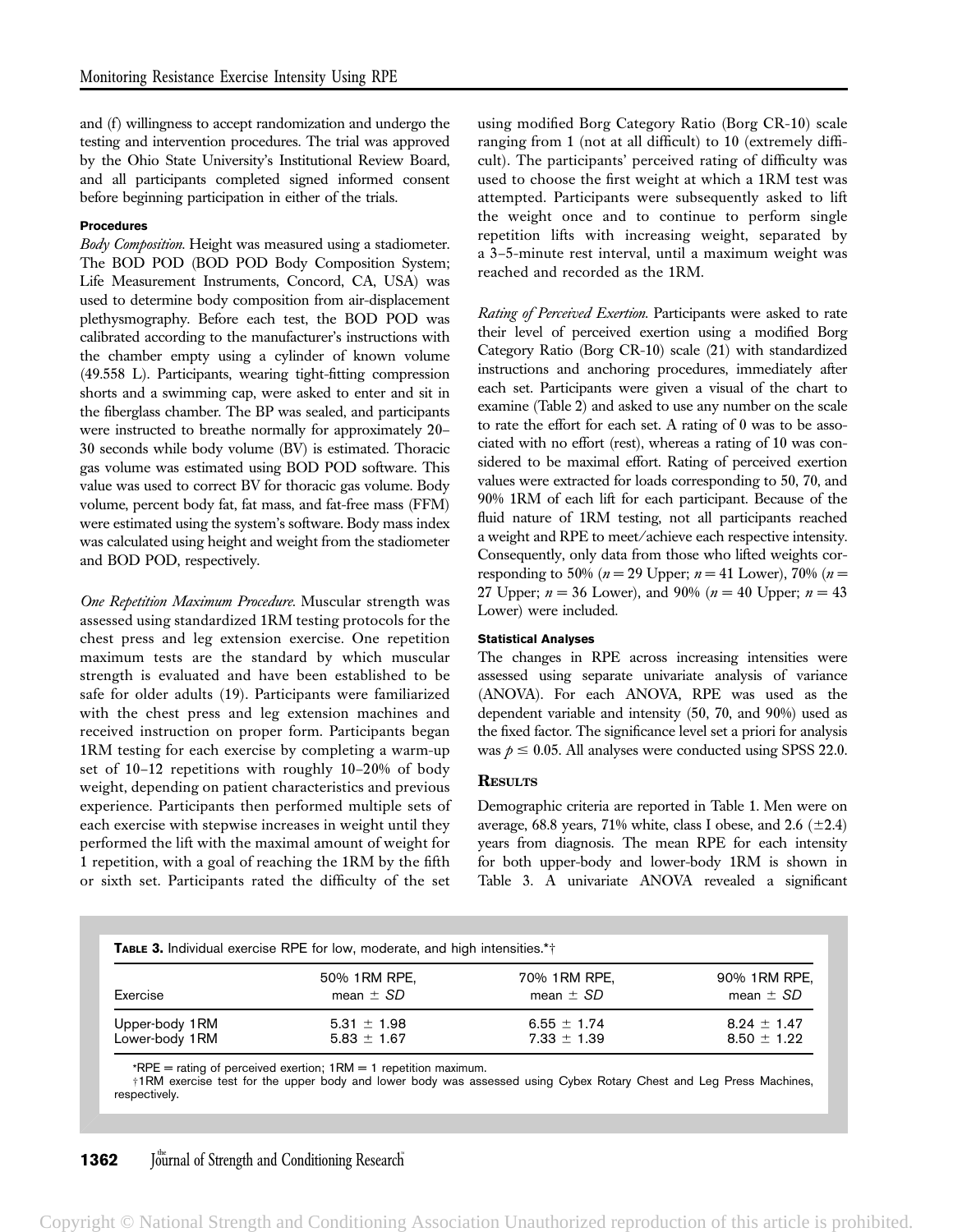| Intensity      | Intensity | Mean difference      | Std. Error | Sig.  |
|----------------|-----------|----------------------|------------|-------|
| Upper-body 1RM |           |                      |            |       |
| 50%            | 70%       | $-1.24\dagger$       | 0.46       | 0.023 |
|                | 90%       | $-2.93+$             | 0.41       | 0.000 |
| 70%            | 50%       | $1.24 +$             | 0.46       | 0.023 |
|                | 90%       | $-1.68\dagger$       | 0.43       | 0.000 |
| 90%            | 50%       | $2.93 +$             | 0.41       | 0.000 |
|                | 70%       | $1.68+$              | 0.43       | 0.000 |
| Lower-body 1RM |           |                      |            |       |
| 50%            | 70%       | $-1.50+$             | 0.33       | 0.000 |
|                | 90%       | $-2.67$ <sup>+</sup> | 0.31       | 0.000 |
| 70%            | 50%       | 1.50 <sub>†</sub>    | 0.33       | 0.000 |
|                | 90%       | $-1.17+$             | 0.33       | 0.001 |
| 90%            | 50%       | $2.67+$              | 0.31       | 0.000 |
|                | 70%       | 1.17†                | 0.33       | 0.001 |

\*1RM = 1 repetition maximum.<br>†Mean difference is significant at the  $\alpha$  = 0.05 level.

difference ( $p \leq 0.05$ ) among the RPE values for each intensity for both lifts (Table 4). For upper-body 1RM, 70% was significantly greater than 50% ( $p = 0.023$ ), and 90% was significantly greater than 50% ( $p = 0.001$ ) and 70% (0.001). For lower-body 1RM, 70% was significantly greater than 50% ( $p = 0.001$ ), and 90% was significantly greater than 70% ( $p = 0.001$ ) and 50% ( $p = 0.001$ ). Rating of perceived exertion for lower-body 1RM was not statistically different than that for the upper body at any intensity. Ancillary analyses were run to examine if any of the results of the primary analysis were influenced by baseline 1RM, baseline RPE, FFM ( $p = 0.665$ ), or training status. Three separate analyses of covariance were run with (a) baseline 1RM and RPE and



(b) FFM as covariates. Results of each analyses controlling for the effects of baseline 1RM (Upper 1RM  $p = 0.863$ ; Lower 1RM = 0.207), baseline RPE (Upper RPE  $p =$ 0.911; Lower RPE  $p = 0.685$ ), FFM ( $p = 0.665$ ), or training status ( $p = 0.797$ ) not significant and therefore did not change the interpretation of the primary analysis that there was a significant difference among the RPE values for each intensity on both lifts (Figure 1).

# **DISCUSSION**

This study examined the RPE responses to increasing RE intensity in patients with PrCa undergoing ADT. The results suggest that RPE has a positive linear relationship to increases in exercise intensity. Performance of a greater amount of repetitions at 50% 1RM was perceived as being less difficult than performing fewer repetitions at higher intensities. The results of this analysis further support the data provided in previous trials examining ratings of perceived exertion in response to RE intensity in different, noncancer populations (7,17).

The SD for RPE was approximately 1.5 for any given intensity. This is similar to what has been observed in other untrained/older adult populations (6,7). Nevertheless, in a study examining the perceived exertion to various resistance training loads in participants of different training age, Testa et al. (2012) found that the relationship between RPE and training load was influenced by training state (23). Moreover, Zourdos et al. (2016) recently found considerably less variation in the RPE response to any given RE intensity in experienced lifters than novice lifters (24). These studies suggest that training age and RE training experience may very well have an influence on the accuracy of RPE to gauge RE intensity. Furthermore, it is plausible to propose that this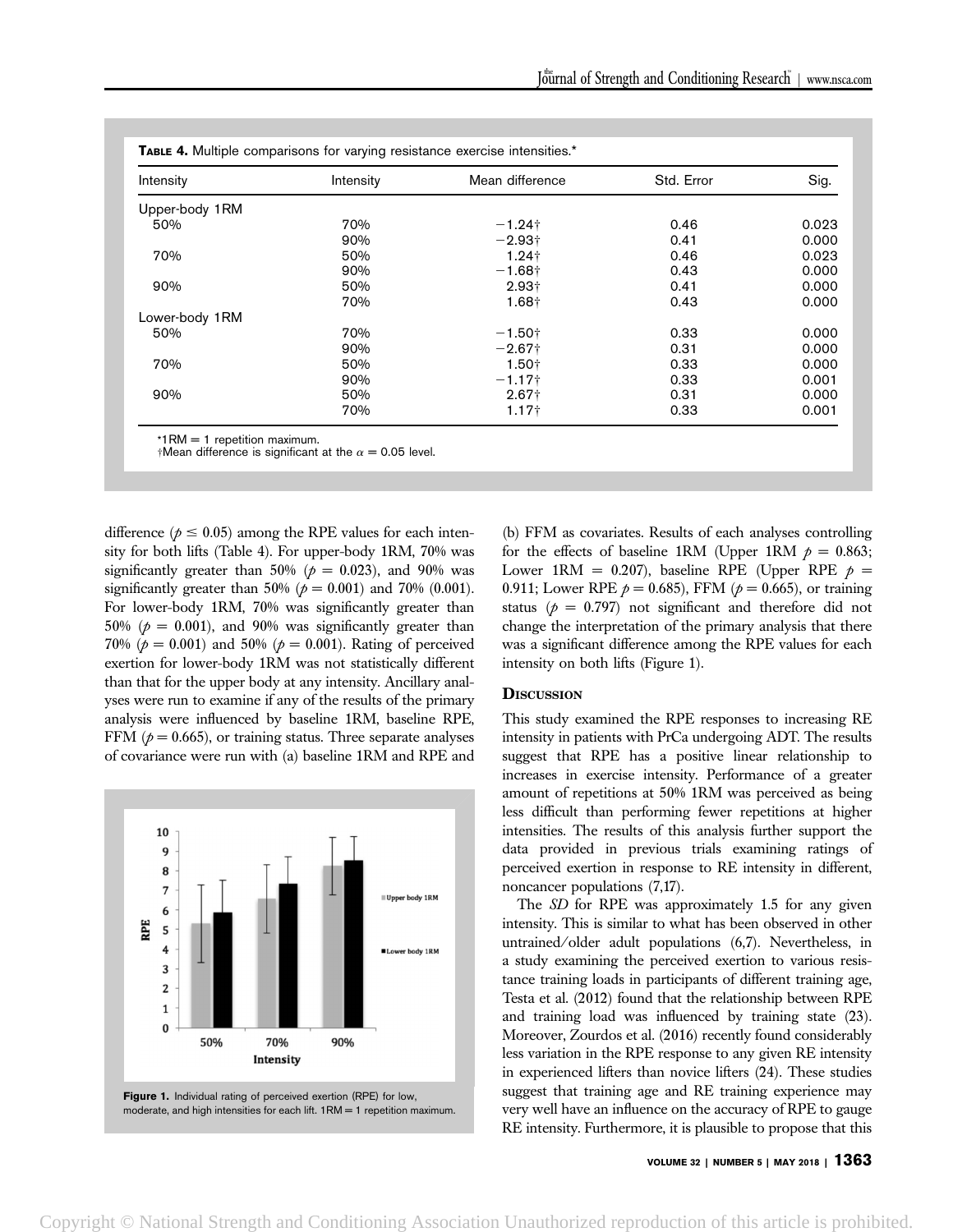difference may potentially be due, in part, to trained individuals having a greater integration of the sensory signals of muscle activity (23). Consequently, it should be noted that time should be spent familiarizing participants with the scale and anchoring techniques over the course of a training program in an attempt to improve the precision of RPE as a training tool.

The acute nature of resistance training sets often poses questions regarding the efficacy of a traditional 1–10 RPE scale to measure intensity. In an attempt to address this, a Repetition in Reserve (RIR) Scale has recently emerged as a surrogate to the traditional RPE scale as a measure of RE intensity. The RIR measures "repetitions in reserve" after each set, referring to the amount of repetitions that theoretically could still be completed after the completion of each set (i.e., an RIR of 9 would indicate one could do one more repetition, an RIR of 8 would indicate 2 more repetitions, etc.). Indeed, Zourdos et al. found RIR to be a valid measure of RE intensity in both experienced and novice lifters (24). Thus, it is possible that using the RIR in tandem with the RPE scale or using the RIR alone may represent a viable alternative to the RPE scale used in this study for potentially enhancing the accuracy of perceptual feedback of intensity among patients with PrCa. However, the RIR scale is still relatively new and has not yet been examined in a cancer population. Consequently, future investigations incorporating both the RPE and RIR measures are warranted to examine the validity of RIR as a measure of RE intensity among patients with PrCa.

As a result of varying demographics, medical history, cancer type, and treatment (type, dose, duration, during vs. post, etc.), the need for personalized and appropriate exercise prescription, modification, and progression is critical. An important concept of appropriate prescription and progression in the cancer population is the monitoring and adjusting of training load. Our study supports the concept that RPE may be a practical training tool to estimate RE intensity among PrCa survivors. This may very well allow for adjustments in exercise intensity and provide an appropriate training stimulus in accordance with fluctuations in readiness to train in PrCa survivors undergoing ADT. Perhaps also adjustments based on levels of fatigue experienced as a result of treatment or previous RE sessions?

Although the present findings contribute to knowledge on influence of RE intensity on RPE, selected limitations of the study must also be acknowledged. For example, studies evaluating RPE as a tool to monitor training load or intensity often perform a 1RM baseline assessment for each lift, followed by exercise sessions at set intensities under investigation, separated by a "wash-out" period. We extracted RPE values corresponding to 50, 70, and 90% 1RM from the baseline assessments, which could be seen as a limitation. Thus, although RPE changes with increasing RE intensity, it is unclear how full RE sessions with multiple sets and exercises at varying intensities would influence RPE.

**1364** Journal of Strength and Conditioning Research

Consequently, more research investigating the relationship between training variables (volume, load, time, etc.) on both set and session RPE is warranted.

The present sample comprises untrained, older patients with PrCa undergoing ADT. Thus, it should not be assumed that the RPE response to varying RE intensities would be representative of survivors with more RE training experience, or indeed other cancer survivors (i.e., breast or lung). Accordingly, future investigations involving more diverse samples are necessary to extend these findings to other population subgroups, such as different cancer survivors, survivors with differing training backgrounds, or those undergoing active treatment vs. those who have completed therapy. In particular, the use of RPE to appropriately prescribe a training load during a resistance training program among PrCa should be investigated.

Finally, it is important to acknowledge that findings from ancillary analyses controlling for important variables including baseline 1RM and RPE, lean body mass and RE experiences suggest that these did not systematically influence the observed association between RE intensity and RPE. It is possible that the present sample size does not provide adequate statistical power to detect the associations among these variables. Accordingly, additional research incorporating a larger sample of patients with PrCa is necessary to adequately delineate the nature of these relationships.

In summary, the present findings revealed that RPE increases in a positive linear fashion in response to increasing RE intensity. These findings provide theoretical basis for future studies to build on and attempt to establish more clearly defined relationships with RPE and RE intensity in the cancer population.

# PRACTICAL APPLICATIONS

Given the paucity of literature examining RPE in a cancer population, recommendations for RPE-based training in this population are precluded. Nevertheless, RPE may be a viable and noninvasive tool for monitoring RE intensity in a cancer population that practitioners and professionals may use to adjust the load, intensity, or indeed exercise prescription. We suggest that future research be conducted investigating the utility of an RPE scale as a method of RE load prescription and progression.

#### **REFERENCES**

- 1. Schmitz, KH, Courneya, KS, Matthews, C, Demark-Wahnefried, W, Galvão, DA, Pinto, BM, Irwin, ML, Wolin, KY, Segal, RJ, Lucia, A, Schneider, CM, von Gruenigen, VE, and Schwartz, AL. American College of Sports Medicine roundtable on exercise guidelines for cancer survivors. Med Sci Sports Exerc 42: 1409-1426, 2010.
- 2. Aniceto, RR, Ritti-Dias, RM, Prazeres Dos, TMP, Farah, BQ, de Lima, FFM, and do Prado, WL. Rating of perceived exertion during circuit weight training: A concurrent validation study. J Strength Cond Res 29: 3336–3342, 2015.